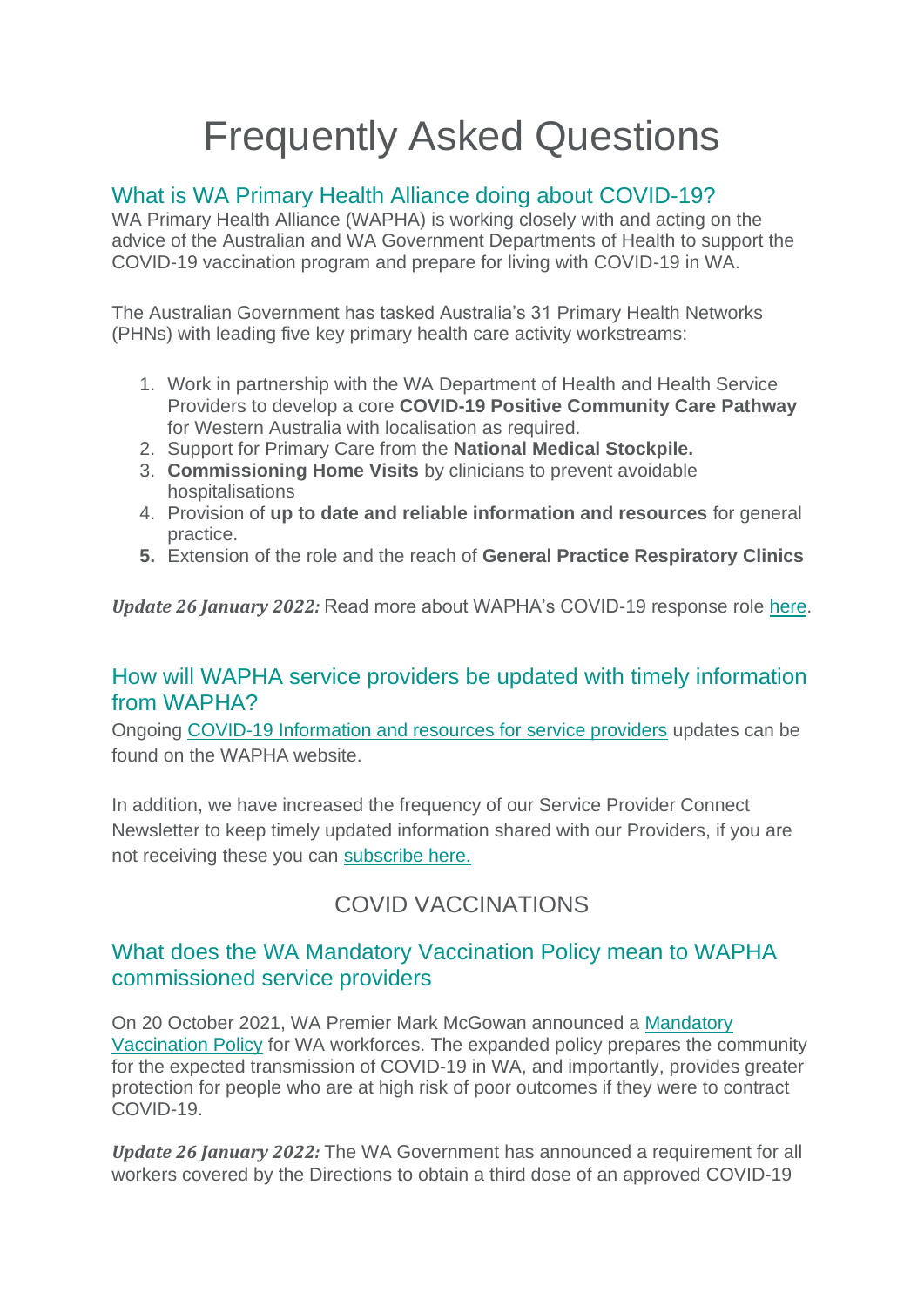vaccine within one month of becoming eligible to receive it. Eligibility to receive a third dose is currently four months after a person having received their second dose; and will be reduced to three months from 31 January 2022. To find out if you are eligible for your third dose click [here](https://rollup.wa.gov.au/)

#### *Updated 1st April 2022:* The Australian Technical Advisory Group on Immunisation

(ATAGI) has recommended an additional winter dose of the COVID-19 vaccination for selected population groups. Further information is available at the WA Health COVID-19 vaccine FAQs webpage [here.](https://www.healthywa.wa.gov.au/COVID19vaccineFAQs), under the COVID-19 vaccine doses and timing tab.

**What does it mean for you as a WAPHA commissioned service provider?** WAPHA commissioned service providers work closely with vulnerable communities and at-risk people. It is critical that health and community service provider staff are protected as much as possible against COVID-19 to minimise the spread and se verity of impact.

It is extremely important for all service providers to review the mandatory vaccination information so that you know when and who within your workforce requires vaccination to prevent service disruption.

Information about WA's COVID-19 vaccination requirements can be found [here.](https://ww2.health.wa.gov.au/Articles/A_E/Coronavirus/COVID19-vaccination-program/Mandatory-COVID19-vaccination)

#### **Where can service provider staff and clients get vaccinated?**

Information about where people living in WA can get vaccinated can be found using the links below:

- [General Practice provided vaccinations](https://linkprotect.cudasvc.com/url?a=https%3a%2f%2fwapha.us11.list-manage.com%2ftrack%2fclick%3fu%3dc973db7b85e56f4c3d0eaacee%26id%3d2f181b3bd3%26e%3d21b15b842a&c=E,1,s2atvFH-E99MrEkPm-RWRKASNbkPPaRLyMyeq596L5TpoMlhs2_uQoTr3ECk7AjY3iBZc5zq6ORjOHJZJYY_Kw8Ew3Wkjj9SCm6ILZIUAeA-GYj0QcyiXHW0&typo=1)
- [WA Health run clinics](https://linkprotect.cudasvc.com/url?a=https%3a%2f%2fwapha.us11.list-manage.com%2ftrack%2fclick%3fu%3dc973db7b85e56f4c3d0eaacee%26id%3da8d2c8d3f4%26e%3d21b15b842a&c=E,1,bbUmseTajqeMvQA5j1IqIxnRWSy3YSaMULU29rvvcT_l135qtJTk-qcrgctIJbnQyQ-hE30HV7EO8h6DapqEeVglvZ6SuPp85SfoKBrfhB14TlBv&typo=1)
- [Vaccine Clinic Finder](https://covid-vaccine.healthdirect.gov.au/booking/)
- [Roll up for WA](https://rollup.wa.gov.au/)

#### Where do I get more information about COVID vaccine exemption?

Information about obtaining a medical exemption for COVID Vaccination can be found in the list of Frequently asked Questions at the [WA Department of Health Website.](https://ww2.health.wa.gov.au/Articles/A_E/Coronavirus/COVID19-vaccination-program/Directions-for-healthcare-and-health-support-workers/FAQ#exemption)

# **CONTRACT RELATED QUESTIONS**

#### What will happen to our WAPHA funding if service delivery is impacted by COVID-19?

We want to provide assurance of continuation of financial support into the future for WAPHA commissioned service providers. Regular contact with and notifying your contract manager about any service changes and disruptions will assist the contract manager to support you as best as possible.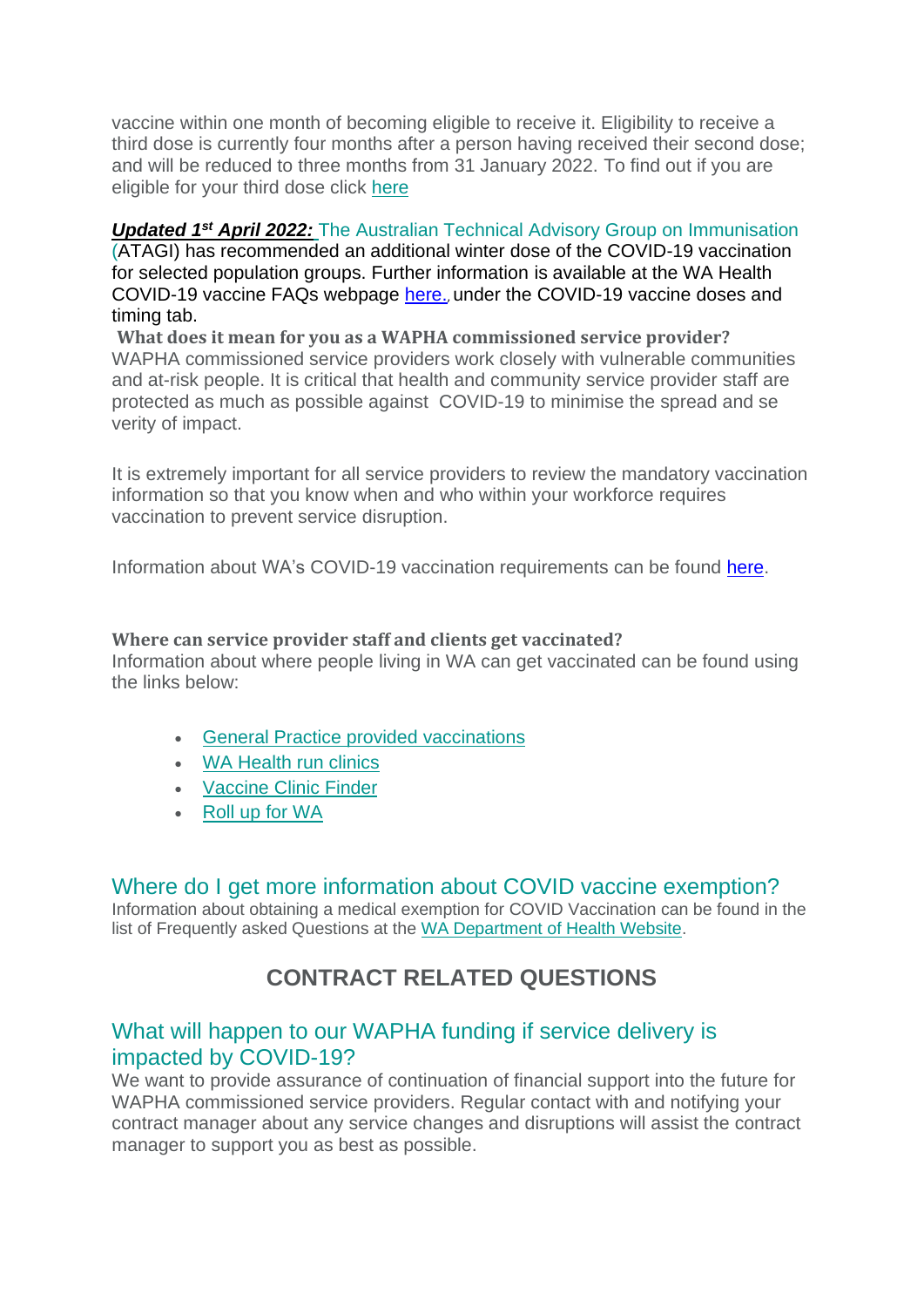During these times WAPHA will continue to reassess the situation with commissioned providers, and if it is determined an unavoidable delay has eventuated, will discuss service agreement requirements and obligations with your organisation.

An overview of the contract management process where services cannot be delivered to expected quality or quantity due to impacts of COVID-19 on WAPHA commissioned service providers, can be found [here](https://www.wapha.org.au/wp-content/uploads/2022/02/220126-Service-Provider-Process-Map-service-delivery-issues-FINAL-40222.pdf)

## What are the contractual obligations for commissioned service providers who have been in quarantine or exposed to COVID-19?

WAPHAwill work with commissioned service providers to ensure access to commissioned services where there is COVID exposure within the community. This may take the form of changes to mode of service delivery, delivery location, and hours of service provision (amongst others) and this will be undertaken in collaboration with service providers.

During these times we will continue to reassess the situation with commissioned providers, and if it is determined an unavoidable delay has eventuated, WAPHA will discuss service agreement requirements and obligations with your organisation. Regular contact with and notifying your contract manager about service changes and disruptions will assist the contract manager to support you as best as possible.

## Does WAPHA have any information to help COVID response and recovery planning?

To determine how prepared your workplace is, please see our [commissioned services](https://www.wapha.org.au/wp-content/uploads/2022/01/COVID-19-Checklist.pdf)  [checklist.](https://www.wapha.org.au/wp-content/uploads/2022/01/COVID-19-Checklist.pdf) There are also a range of other resources available [under the COVID-19](https://www.wapha.org.au/service-providers/covid-19-information-resources-for-service-providers/)  [information resources for service providers.](https://www.wapha.org.au/service-providers/covid-19-information-resources-for-service-providers/)

## Can WAPHA funds be used to cover costs of additional cleaning and general COVID compliance (e.g. vaccination)?

It would be reasonable for service providers to utilise WAPHA funding for operational costs associated with service delivery of a contracted service.

# **PPE and RAT questions**

#### Is WAPHA able to supply service providers with masks and other PPE?

WAPHA has been advised by the Australian Department of Health that the National Medical Stockpile is a strategic reserve and not a general supplier of personal protective equipment (PPE). The Stockpile is only intended to provide PPE where commercial supply is unavailable and there is a demonstrated need or clinical advice for its use.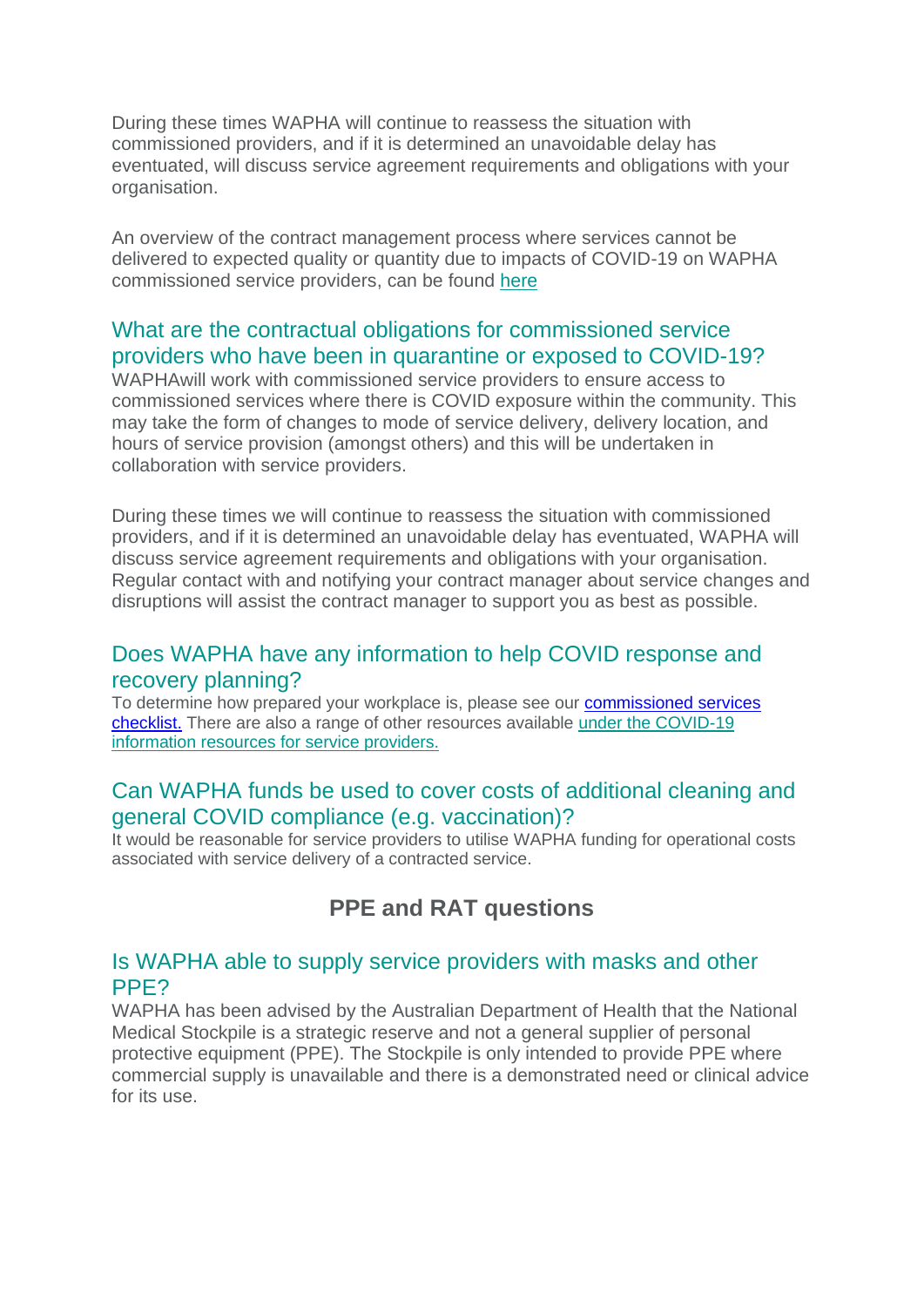Service providers are encouraged to identify and secure PPE and hand sanitiser for workforce and client safety requirements now and arrange for supply during a COVID outbreak / lockdown.

From *24 March 2022* all PPE orders from general practices which qualify for [Living](https://www.practiceassist.com.au/Coronavirus-COVID19/COVID-19-Landing-page)  [with COVID PPE bundles from the National Medical Stockpile](https://www.practiceassist.com.au/Coronavirus-COVID19/COVID-19-Landing-page) will be dispatched through a national distribution system, overseen by the Australian Government Department of Health, and run by DHL. WAPHA's role will be to receive and validate orders, then release them into the national ordering system.

# Can WAPHA funds be utilised for fit testing of N95 masks for staff?

It would be reasonable for service providers to utilise WAPHA funding for the staff within the contracted service, not all staff across the organisation, to undertake fit testing for the fitting of a N95 mask.

# Can WAPHA funds be used to purchase of Rapid Antigen Tests for WAPHA commissioned services?

As with PPE, the provision of Rapid Antigen Tests (RATs) by WAPHA to WAPHA commissioned service providers will not be occurring. Use of RATs are guided by the [WA Health guidance about the use of RATs.](https://ww2.health.wa.gov.au/~/media/Corp/Documents/Health-for/Infectious-disease/COVID19/COVID19-Clinician-Alert-WA-77.pdf)

Should RAT testing be required by WAPHA commissioned service providers in the future as directed by WA Health Public Health Directions, it would be reasonable for service providers to purchase RATs using WAPHA funding for the staff within the contracted service and clients accessing the service, not for all staff undertaking or other clients accessing other organisational activities.

*Updated 21 March 2022* As part of the [WA Free RAT Program,](https://www.wa.gov.au/government/covid-19-coronavirus/covid-19-coronavirus-wa-free-rat-program) every WA household is eligible for free RATs.

*Update 9 May 2022* WA Government's free RAT Program was expanded to include free RATs for close contacts. For more information see [here.](https://www.wa.gov.au/government/covid-19-coronavirus/covid-19-coronavirus-wa-free-rat-program)

#### How does the use of WAPHA funds for purchasing RATs and PPE work for fee for service contracts?

Providers can use WAPHA contracted funding to purchase PPE for the staff within the contracted service and where required, for clients accessing the service.

Fee for service contracted service providers are encouraged to contact their contract manager to discuss the use of WAPHA funds for PPE and RATs required for the contracted service.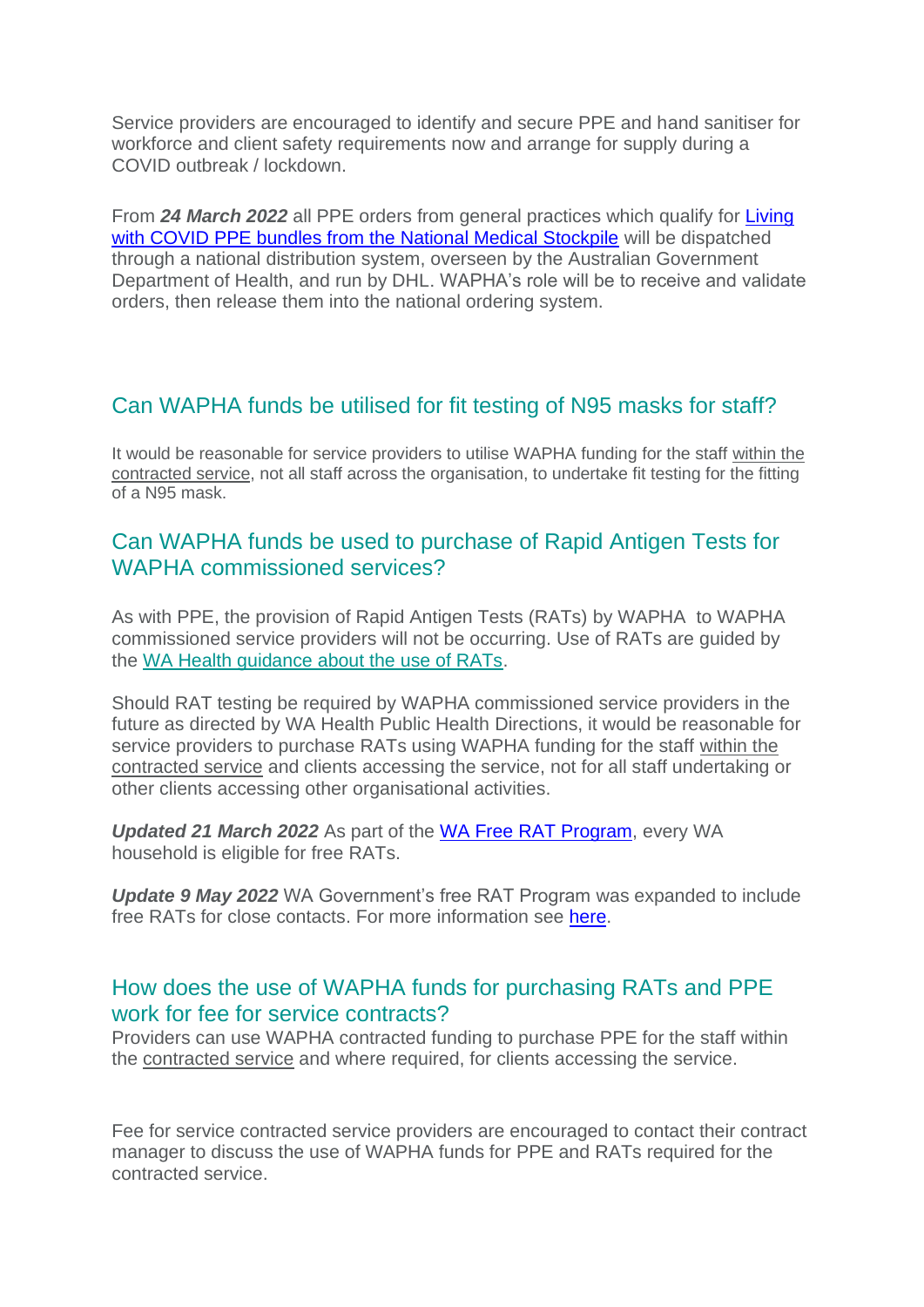# **EMPLOYEE RELATED QUESTIONS**

# Is there any advice regarding COVID-19 vaccination workplace rights and obligations?

The Australian Government FairWork Ombudsman has produced a useful resource for workplaces affected by vaccine mandates covering topics [here.](https://linkprotect.cudasvc.com/url?a=https%3a%2f%2fwapha.us11.list-manage.com%2ftrack%2fclick%3fu%3dc973db7b85e56f4c3d0eaacee%26id%3d6d76892fb8%26e%3d21b15b842a&c=E,1,jrgZkgfVtBWdYokqgAVCIhnraq7Dd7N6cbt6af3SaidiG5dsVkU_TJVkWrcsPbF1npxgiy3qzlL-3wQUE02A4_dwDHC8Rc4xEcjv_GApn_43QepRfA,,&typo=1) The topics include:

- Lawful and reasonable directions to get vaccinated
- Stand downs
- Asking for proof of vaccination

The WA Government also provides advice on COVID-19, including:

- [Information for employers regarding the COVID-19 Vaccination roll out.](https://www.commerce.wa.gov.au/worksafe/covid-19-vaccination-rollout-information-employers)
- [Employment impacted by COVID](https://www.commerce.wa.gov.au/labour-relations/employment-impacted-covid-19-coronavirus) provides COVID provides information for private sector employers and employees on employment obligations and entitlements relevant to a range of situations, including vaccination, employer guidance for employee management and employee entitlements
- [COVID-19 Consumer Protection information.](https://www.commerce.wa.gov.au/consumer-protection/covid-19-coronavirus-consumer-protection-faq)

# Can WAPHA funds be used to provide 2 weeks of COVID leave for WAPHA commissioned service employees who become positive?

The type of leave arrangements introduced by an organisation is based on relevant Awards / Enterprise Bargaining Agreements and contractual agreements between individual organisations and their employees.

Regular contact with and notifying your contract manager about any service changes and disruptions will assist the contract manager to support you as best as possible. During these times WAPHA will continue to reassess the situation with commissioned providers, and if it is determined an unavoidable delay has eventuated, will discuss service agreement requirements and obligations with your organisation.

# **SERVICE DELIVERY INFORMATION**

What are online team support facilities are available to support a remote workforce?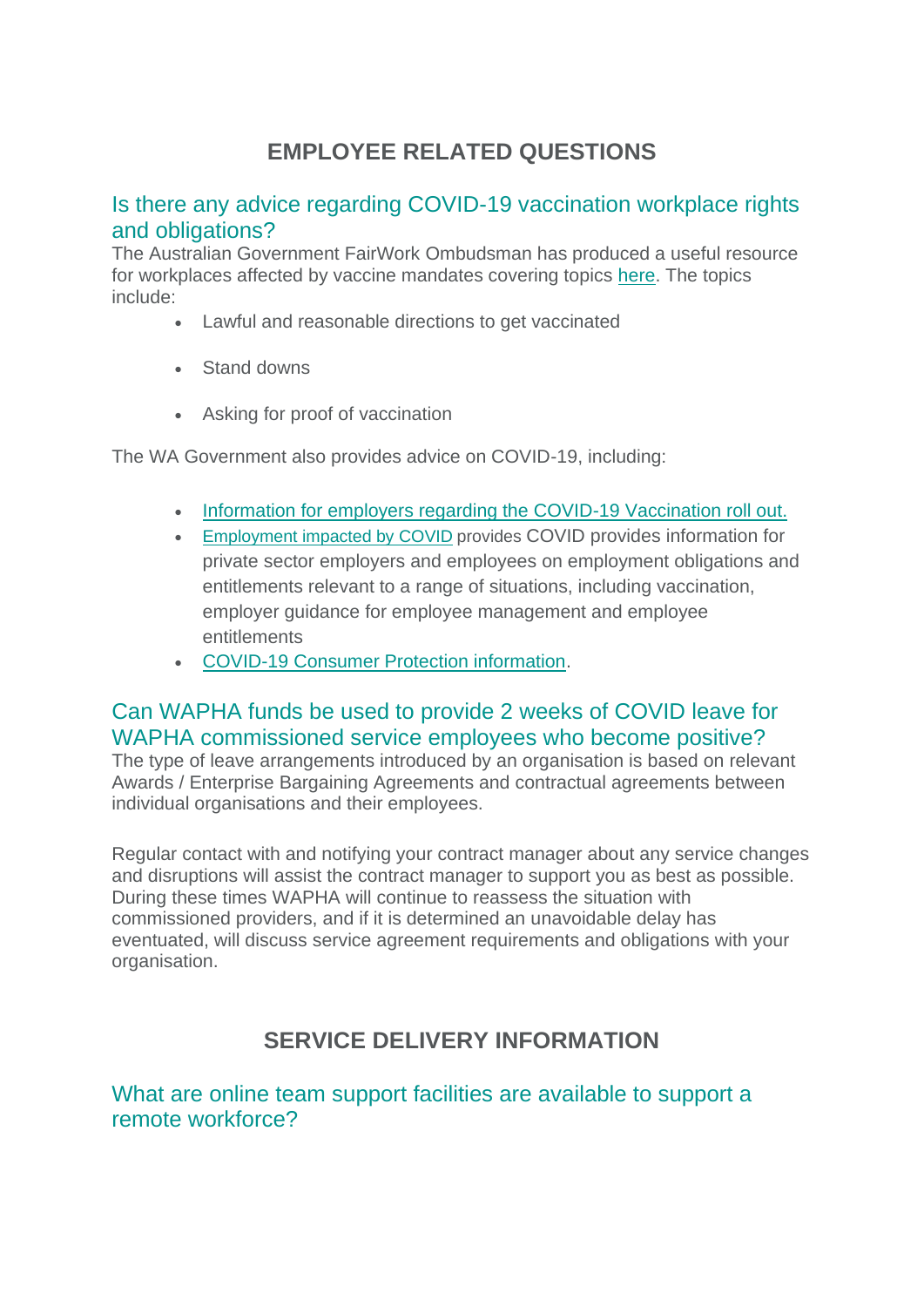There are several tools available to support business continuity and service delivery. WAPHA uses [Microsoft Teams,](https://products.office.com/en-au/microsoft-teams/group-chat-software) but there are other platforms available. Some of these include:

- [Google Hangouts](https://chrome.google.com/webstore/detail/google-hangouts/knipolnnllmklapflnccelgolnpehhpl)
- [Zoom](https://zoom.us/)
- [Skype for business](https://www.skype.com/en/business/)
- [WhatsApp](https://www.whatsapp.com/)

#### Can service providers travel to provide services?

The WA Government activates travel restrictions where there is a threat to a community / region. Interstate, international and regional travel advice is available from the [WA COVID-19 coronavirus: Travel to WA website.](https://www.wa.gov.au/organisation/department-of-the-premier-and-cabinet/covid-19-coronavirus-travel-wa) Information about what you need to know to travel to remote Aboriginal Communities is provided on the [COVID19-coronavirus: Remote Aboriginal Communities travel](https://www.wa.gov.au/organisation/department-of-the-premier-and-cabinet/covid-19-coronavirus-remote-aboriginal-communities-travel) website. It is appropriate that service providers consider their level of preparedness for a COVID-19 outbreak / lockdown and explore alternative options for service provision such as telephone or video consultations, where appropriate.

#### Do you have any advice about providing services to people who are unvaccinated or refuse to disclose their vaccination status?

How unvaccinated clients are managed by an organisation is an individual organisation's decision based on a risk assessment process and relevant WA Public Health Directions.

The [Safe Work Australia](https://covid19.swa.gov.au/) provides COVID-19 information and advice for employers related to service users and the need for controls to be in place to protect both workers and other customers.

The Australian Human Rights Commission also provides advice on COVID-19 vaccinations and federal discrimination law [here.](https://covid19.swa.gov.au/covid-19-information-workplaces)

The [Justice Connect, Not-for-profit Law website,](https://www.nfplaw.org.au/managing-vaccines-workplace#Refuse%20service) which provides legal help for community organisations states the following in response to the question 'Can an organisation refuse to provide services to an unvaccinated service user?' Psychotherapy and Counselling Federation of Australia (PACFA) also provide advice on what might be considered by Psychotherapists and Counsellors [here.](https://pacfa.org.au/portal/News-and-Advocacy/Announcements/20/Covid_vaccination_and_practice_FAQs.aspx)

# **GENERAL QUESTIONS**

# **Where can I get more information about caring for COVID-19 positive people in the community?**

WAPHA recognises that commissioned services may have to manage complex client needs that will be complicated by the presence of COVID-19 in the WA community,